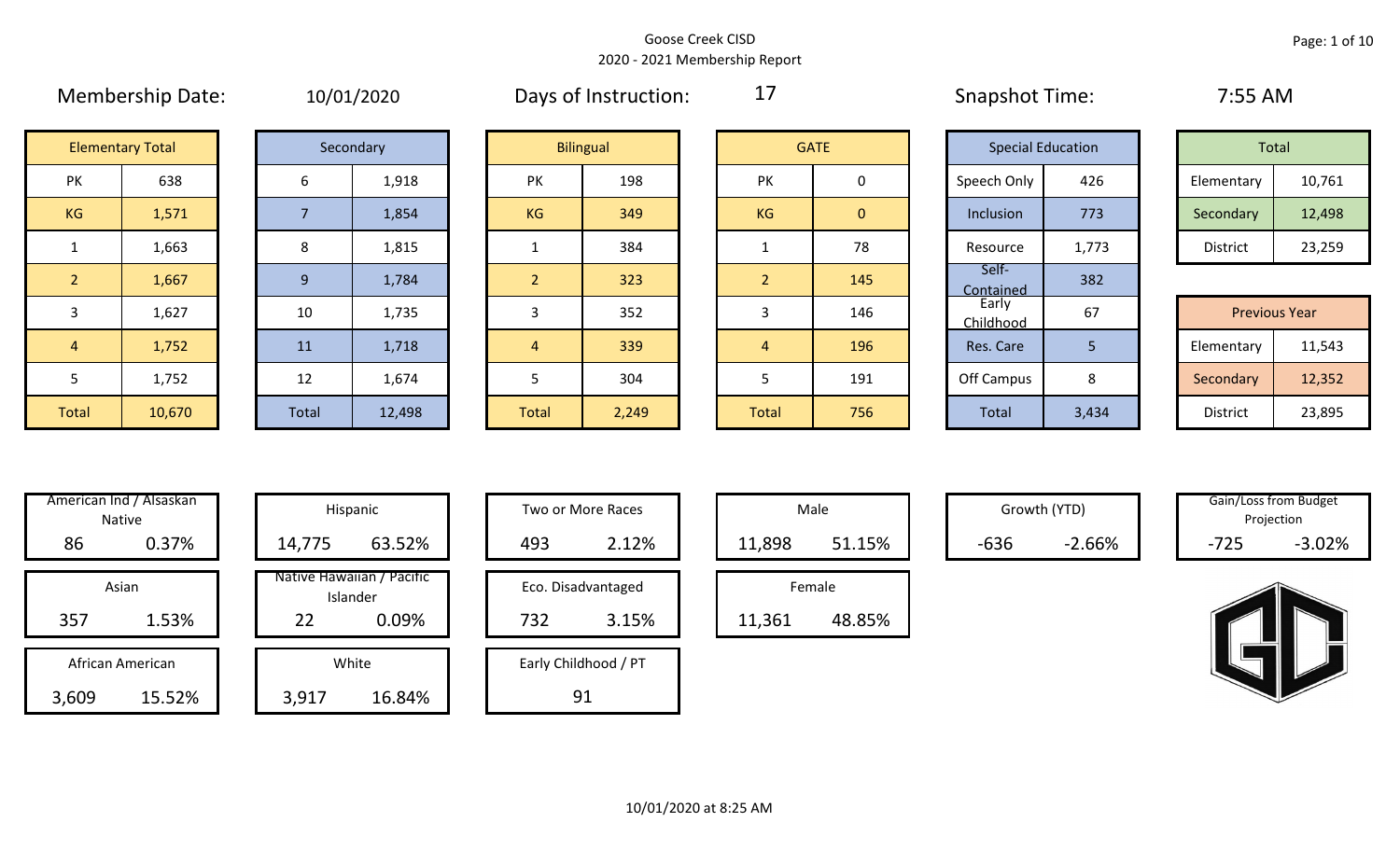|                 | 10/01/2020             |                | PK  |                | KG             |                |                |       | 2              |      |             |                |                         |       | 4              |                         |       | 5              |                 | <b>Campus Totals</b> |              | Early | Spec. | Total | 19-20 | $20 - 21$  | Capacity |
|-----------------|------------------------|----------------|-----|----------------|----------------|----------------|----------------|-------|----------------|------|-------------|----------------|-------------------------|-------|----------------|-------------------------|-------|----------------|-----------------|----------------------|--------------|-------|-------|-------|-------|------------|----------|
| Date            |                        | GenEd BilEd    |     | GenEd BilEd    |                | GenEd          | <b>BilEd</b>   | GenEd | <b>BilEd</b>   |      | Total GenEd | <b>BilEd</b>   | <b>Total</b>            | GenEd | <b>BilEd</b>   | <b>Total</b>            | GenEd | <b>BilEd</b>   | <b>Total</b>    | GenEd                | <b>BilEd</b> | Child | Prog  |       |       | Projection |          |
|                 | Teachers               | 2              | 1   | 4              | 2              | 4              | $\overline{2}$ | 4     | $\overline{2}$ | 6    | 4           | 2              | 6                       |       | 2              | 6                       |       | 1              | 5.              | 26                   | 12           |       |       |       |       |            |          |
| Alamo           | Students               | 27             | 12  | 72             | 25             | 77             | 23             | 77    | 23             | 100  | 92          | 21             | 113                     | 85    | 21             | 106                     | 82    | 17             | 99              | 512                  | 142          | 0     | 48    | 702   | 771   | 773        | 850      |
|                 | <b>Available Seats</b> | 17             | 10  | 16             | 19             | 11             | 21             | 11    | 21             | 32   | $-4$        | 23             | 19                      | 3     | 23             | 26                      | 18    | 8              | 26              |                      |              |       |       |       |       |            |          |
|                 | <b>Teachers</b>        | $\overline{2}$ |     | 3              | $\overline{2}$ | $\overline{3}$ | $\overline{2}$ | 3     | $\overline{2}$ | 5    | 3           | $\overline{2}$ | 5                       | 3     | 2              | 5 <sub>1</sub>          | 3     | $\overline{2}$ | 5               | 20                   | 13           |       |       |       |       |            |          |
| Ashbel<br>Smith | Students               | 30             | 20  | 51             | 22             | 62             | 29             | 68    | 26             | 94   | 67          | 33             | 100                     | 71    | 26             | 97                      | 63    | 33             | 96              | 412                  | 189          | 0     | 32    | 633   | 708   | 660        | 924      |
|                 | <b>Available Seats</b> | 14             | 2   | 15             | 22             | 4              | 15             | $-2$  | 18             | 16   | $-1$        | 11             | 10                      | $-5$  | 18             | 13                      | 12    | 17             | 29              |                      |              |       |       |       |       |            |          |
|                 | Teachers               | 1              | 1   | 4              | $\overline{2}$ | 4              | $\overline{2}$ | 4     | 2              | 6    | 4           | $\overline{2}$ | 6                       | 5     | $\overline{2}$ | $\overline{\mathbf{z}}$ | 4     | $\mathbf{1}$   | 5.              | 26                   | 12           |       |       |       |       |            |          |
| Austin          | Students               | 21             | 10  | 68             | 32             | 75             | 28             | 88    | 27             | 115  | 72          | 34             | 106                     | 107   | 34             | 141                     | 88    | 32             | 120             | 519                  | 197          | 0     | 9     | 725   | 766   | 772        | 814      |
|                 | <b>Available Seats</b> | 1              | 12  | 20             | 12             | 13             | 16             | 0     | 17             | 17   | 16          | 10             | 26                      | 3     | 10             | 13                      | 12    | $-7$           | 5               |                      |              |       |       |       |       |            |          |
|                 | Teachers               | $\overline{2}$ | 1   | 5              | $\overline{2}$ | 5              | $\overline{2}$ | 5     | $\mathbf{1}$   | 6    | 4           | $\overline{2}$ | 6                       | 6     | $\mathbf{1}$   | $\overline{7}$          | 5     | $\mathbf{1}$   | 6               | 32                   | 10           |       |       |       |       |            |          |
| <b>Banuelos</b> | Students               | 33             | 14  | 111            | 20             | 109            | 29             | 101   | 18             | 119  | 93          | 25             | 118                     | 120   | 17             | 137                     | 105   | 17             | 122             |                      |              | 0     | 10    | 822   | 888   | 833        | 850      |
|                 | <b>Available Seats</b> | 11             | 8   | $-1$           | 24             | -1             | 15             | 9     | $\overline{4}$ | 13   | $-5$        | 19             | 14                      | 12    | 5              | 17                      | 20    | 8              | 28              | 672                  | 140          |       |       |       |       |            |          |
|                 | Teachers               | $\overline{2}$ | 1   | 5              | $\mathbf{1}$   | 5              | 1              | 4     | 1              | 5    | 5           | $\overline{2}$ | $\overline{\mathbf{z}}$ | 5     | 2              | $\overline{\mathbf{z}}$ | 5     | 1              | 6               | 31                   | 9            |       |       |       |       |            |          |
| Bowie           | Students               | 30             | 11  | 91             | 19             | 88             | 23             | 87    | 20             | 107  | 86          | 24             | 110                     | 100   | 21             | 121                     | 114   | $\overline{7}$ | 121             |                      |              |       | 25    | 747   | 824   | 783        | 880      |
|                 | <b>Available Seats</b> | 14             | 11  | 19             | 3              | 22             | $-1$           | 1     | $\overline{2}$ | 3    | 24          | 20             | 44                      | 10    | 23             | 33                      | 11    | 18             | 29              | 596                  | 125          |       |       |       |       |            |          |
|                 | <b>Teachers</b>        | $\overline{2}$ | 1   | 3              | $\overline{2}$ | $\overline{4}$ | $\overline{2}$ | 4     | 1              | .5   | 4           |                | 5                       | 4     | $\mathbf{1}$   | 5                       | 4     | $\overline{2}$ | 6               | 25                   | 10           |       |       |       |       |            |          |
| Carver          | Students               | 25             | 8   | 54             | 36             | 72             | 41             | 70    | 26             | 96   | 78          | 27             | 105                     | 72    | 18             | 90                      | 80    | 29             | 109             |                      |              |       | 13    | 649   | 720   | 723        | 836      |
|                 | <b>Available Seats</b> | 19             | 14  | 12             | 8              | 16             | $\mathbf{3}$   | 18    | $-4$           | $-1$ | 10          | $-5$           | 5                       | 16    | 4              | 20                      | 20    | 21             | 41              | 451                  | 185          |       |       |       |       |            |          |
|                 | Teachers               | $\overline{2}$ | 1   | 5              | 0              | 6              | 0              | 6     | 0              | 6    | 5           | 0              | 5                       | 6     | 0              | 6                       | 5     | 0              | 5               | 35                   | 1            |       |       |       |       |            |          |
| Clark           | Students               | 23             | 9   | 94             | 0              | 114            | 0              | 112   | 0              | 112  | 87          | 0              | 87                      | 122   | 0              | 122                     | 131   | 0              | 131             | 683                  | 9            |       | 25    | 718   | 711   | 708        | 850      |
|                 | <b>Available Seats</b> | 21             | 13  | 16             | 0              | 18             | 0              | 20    | 0              | 20   | 23          | 0              | 23                      | 10    | 0              | 10                      | -6    | $\mathbf 0$    | -6              |                      |              |       |       |       |       |            |          |
|                 | Teachers               | 1              | 1   | 4              | 2              | 3              | $\overline{2}$ | 5     | $\overline{2}$ | 7    | 4           |                | 5                       | 4     | 1              | 5                       | 5     | $\mathbf{1}$   | 6               | 26                   | 10           |       |       |       |       |            |          |
| Crockett        | Students               | 15             | 13  | 76             | 32             | 64             | 22             | 84    | 26             | 110  | 76          | 11             | 87                      | 78    | 21             | 99                      | 98    | 22             | 120             | 491                  | 147          | 0     | 10    | 648   | 697   | 695        | 638      |
|                 | <b>Available Seats</b> | $\overline{7}$ | 9   | 12             | 12             | 2              | 22             | 26    | 18             | 44   | 12          | 11             | 23                      | 10    | $\mathbf{1}$   | 11                      | 27    | $\overline{3}$ | 30 <sub>o</sub> |                      |              |       |       |       |       |            |          |
|                 | Teachers               | $\overline{2}$ | 1   | 4              | 1              | 4              | $\mathbf{1}$   | 4     | 1              | 5    | 4           | 1              | 5                       | 5     | -1             | 6                       | 4     | 1              | 5               | 27                   | 7            |       |       |       |       |            |          |
| <b>DeZavala</b> | Students               | 37             | -11 | 86             | 14             | 78             | 20             | 84    | 12             | 96   | 80          | 21             | 101                     | 94    | 17             | 111                     | 89    | 12             | 101             | 548                  | 107          | 0     | 3     | 658   | 676   | 670        | 924      |
|                 | <b>Available Seats</b> | $\overline{7}$ | 11  | $\overline{2}$ | 8              | 10             | $\overline{2}$ |       | 10             | 14   | 8           |                | 9                       | 16    | 5              | 21                      | 11    | 13             | 24              |                      |              |       |       |       |       |            |          |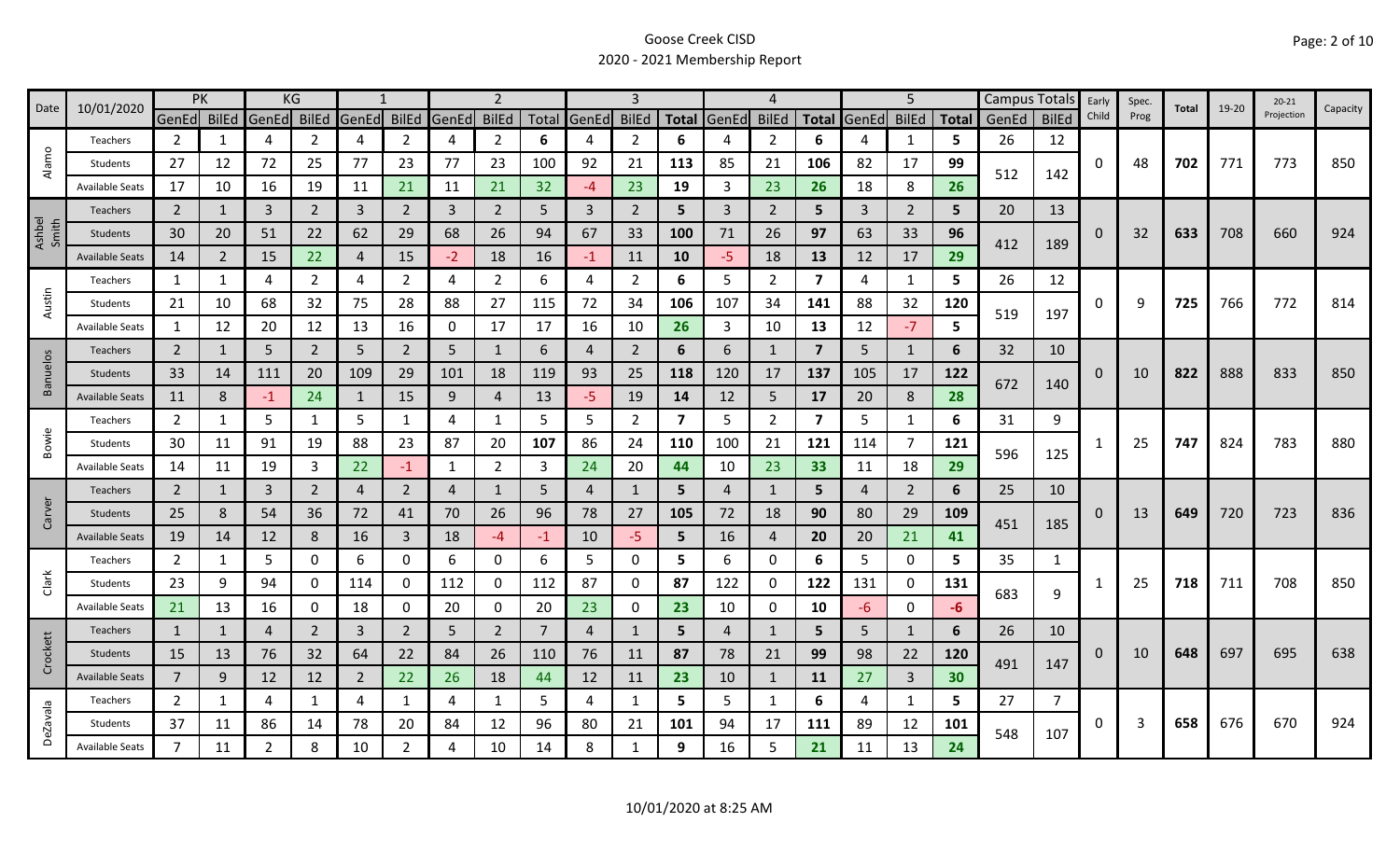| Date               | 10/01/2020             | PK             |                |       | KG             |                |                |             |                |     |              | 3              |                         |             |              |      |                   | 5              |      | Campus Totals |                | Early       | Spec. | Total         | 19-20 | $20 - 21$  | Capacity |
|--------------------|------------------------|----------------|----------------|-------|----------------|----------------|----------------|-------------|----------------|-----|--------------|----------------|-------------------------|-------------|--------------|------|-------------------|----------------|------|---------------|----------------|-------------|-------|---------------|-------|------------|----------|
|                    |                        | GenEd BilEd    |                | GenEd | BilEd          | GenEd          | <b>BilEd</b>   | GenEd BilEd |                |     | Total GenEd  | <b>BilEd</b>   |                         | Total GenEd | <b>BilEd</b> |      | Total GenEd BilEd |                |      | Total GenEd   | <b>BilEd</b>   | Child       | Prog  |               |       | Projection |          |
|                    | <b>Teachers</b>        | $\mathbf{2}$   |                | 4     | 2              | 4              | 2              | 4           | $\overline{2}$ | 6   | 3            | 2              | 5.                      |             | 2            | 6    | 4                 |                | 5    | 25            | 12             |             |       |               |       |            |          |
| Harlem             | Students               | 26             | 12             | 70    | 39             | 72             | 46             | 77          | 21             | 98  | 56           | 15             | 71                      | 83          | 23           | 106  | 83                | 19             | 102  | 467           | 175            | 0           | 26    | 668           | 693   | 707        | 814      |
|                    | <b>Available Seats</b> | 18             | 10             | 18    | 5              | 16             | $-2$           | 11          | 23             | 34  | 10           | 29             | 39                      | 5           | 21           | 26   | 17                | 6              | 23   |               |                |             |       |               |       |            |          |
| ш                  | Teachers               |                |                |       |                |                |                | -7          | $\mathbf{2}$   | 9   | 7            | 2              | 9                       |             | 2            | 9    | -7                | $\overline{2}$ | 9    | 28            | 8              |             |       |               |       |            |          |
| Highlands          | Students               |                |                |       |                |                |                | 144         | 37             | 181 | 144          | 39             | 183                     | 153         | 38           | 191  | 158               | 38             | 196  | 599           | 152            | 0           | 11    | 762           | 810   | 756        | 814      |
|                    | <b>Available Seats</b> |                |                |       |                |                |                | 10          |                | 17  | 10           | 5              | 15                      |             | 6            |      | 17                | 12             | 29   |               |                |             |       |               |       |            |          |
|                    | Teachers               | 4              | $\overline{2}$ | 8     | $\overline{2}$ | $\overline{7}$ | $\overline{2}$ |             |                |     |              |                |                         |             |              |      |                   |                |      | 19            | 6              |             |       |               |       |            |          |
| Hopper             | Students               | 57             | 23             | 146   | 34             | 140            | 30             |             |                |     |              |                |                         |             |              |      |                   |                |      |               |                |             | 8     | 439           | 502   | 467        | 462      |
|                    | <b>Available Seats</b> | 31             | 21             | 30    | 10             | 14             | 14             |             |                |     |              |                |                         |             |              |      |                   |                |      | 343           | 87             |             |       |               |       |            |          |
|                    | Teachers               | 2              | 1              | 4     | 2              | 4              | $\overline{2}$ | 4           | $\overline{2}$ | 6   | 3            | 2              | 5                       | 3           | 2            | 5    | 3                 | $\overline{2}$ | 5    | 23            | 13             |             |       |               |       |            |          |
| <b>Lamar</b>       | Students               | 26             | 19             | 48    | 23             | 75             | 33             | 74          | 26             | 100 | 75           | 28             | 103                     | 59          | 30           | 89   | 79                | 16             | 95   |               |                | 0           | 17    | 628           | 671   | 676        | 858      |
|                    | <b>Available Seats</b> | 18             | 3              | 40    | 21             | 13             | 11             | 14          | 18             | 32  | $-9$         | 16             | 7                       |             | 14           | 21   | -4                | 34             | 30   | 436           | 175            |             |       |               |       |            |          |
|                    | <b>Teachers</b>        | 1              | 1              | 2     | 1              | 2              | 1              | 2           | $\mathbf{1}$   | 3   | 2            | $\overline{2}$ | 4                       | 2           | 2            | 4    | 2                 | 1              | 3    | 13            | 9              |             |       |               |       |            |          |
| Jacinto            | Students               | 21             | 11             | 34    | 14             | 42             | 21             | 42          | 14             | 56  | 44           | 21             | 65                      | 36          | 28           | 64   | 44                | 17             | 61   |               |                | $\mathbf 0$ | 0     | 389           | 441   | 417        | 528      |
| San                | <b>Available Seats</b> | 1              | 11             | 10    | 8              | $\overline{2}$ | 1              | 2           | 8              | 10  | $\mathbf{0}$ | 23             | 23                      | 8           | 16           | 24   | 6                 | 8              | 14   | 263           | 126            |             |       |               |       |            |          |
|                    | Teachers               | 2.0            | 1              | 5     |                | 6              | 1              | 5           | $\overline{2}$ | 7   | 5            | 2              | $\overline{\mathbf{z}}$ | 5           |              | 6    | 5                 | 1              | 6    | 33            | 9              |             |       |               |       |            |          |
| Travis             | Students               | 49             | 12             | 109   | 14             | 109            | 16             | 116         | 22             | 138 | 117          | 25             | 142                     | 111         | 22           | 133  | 107               | 12             | 119  |               |                | 0           | 12    | 853           | 896   | 854        | 880      |
|                    | <b>Available Seats</b> | -5             | 10             |       | 8              | 23             | 6              | -6          | 22             | 16  | $-7$         | 19             | 12                      | $-1$        | $\mathbf 0$  | -1   | 18                | 13             | 31   | 718           | 123            |             |       |               |       |            |          |
|                    | Teachers               | $\overline{2}$ | 1              | 5     |                | 4              |                | 5           | $\mathbf{1}$   | 6   | 5            |                | 6                       | 5           | 1            | 6    | 5                 | 1              | 6    | 31            | $\overline{7}$ |             |       |               |       |            |          |
| Victoria<br>Walker | Students               | 20             | 13             | 94    | 15             | 81             | 17             | 85          | 20             | 105 | 82           | 19             | 101                     | 94          | 10           | 104  | 99                | 18             | 117  |               |                | 20          | 20    | 707           | 769   | 750        | 924      |
|                    | <b>Available Seats</b> | 24             | 9              | 16    |                |                | 5              | 25          | $\overline{2}$ | 27  | 28           | 3              | 31                      | 16          | 12           | 28   | 26                | 7              | 33   | 555           | 112            |             |       |               |       |            |          |
|                    | Teachers               | 29             | 16             | 65    | 23             | 65             | 23             | 66          | 22             | 88  | 62           | 24             | 86                      | 68          | 22           | 90   | 65                | 18             | 83   | 420           | 148            |             |       |               |       |            |          |
| Total              | Students               | 440            | 198            | 1204  | 339            | 1258           | 378            | 1309        | 318            | 162 | 1249         | 343            | 1592                    | 1385        | 326          | 1711 | 1420              | 289            | 1709 | 8,265         | 2191           | 23          | 269   | 10,748 11,543 |       | 11,244     | 12,846   |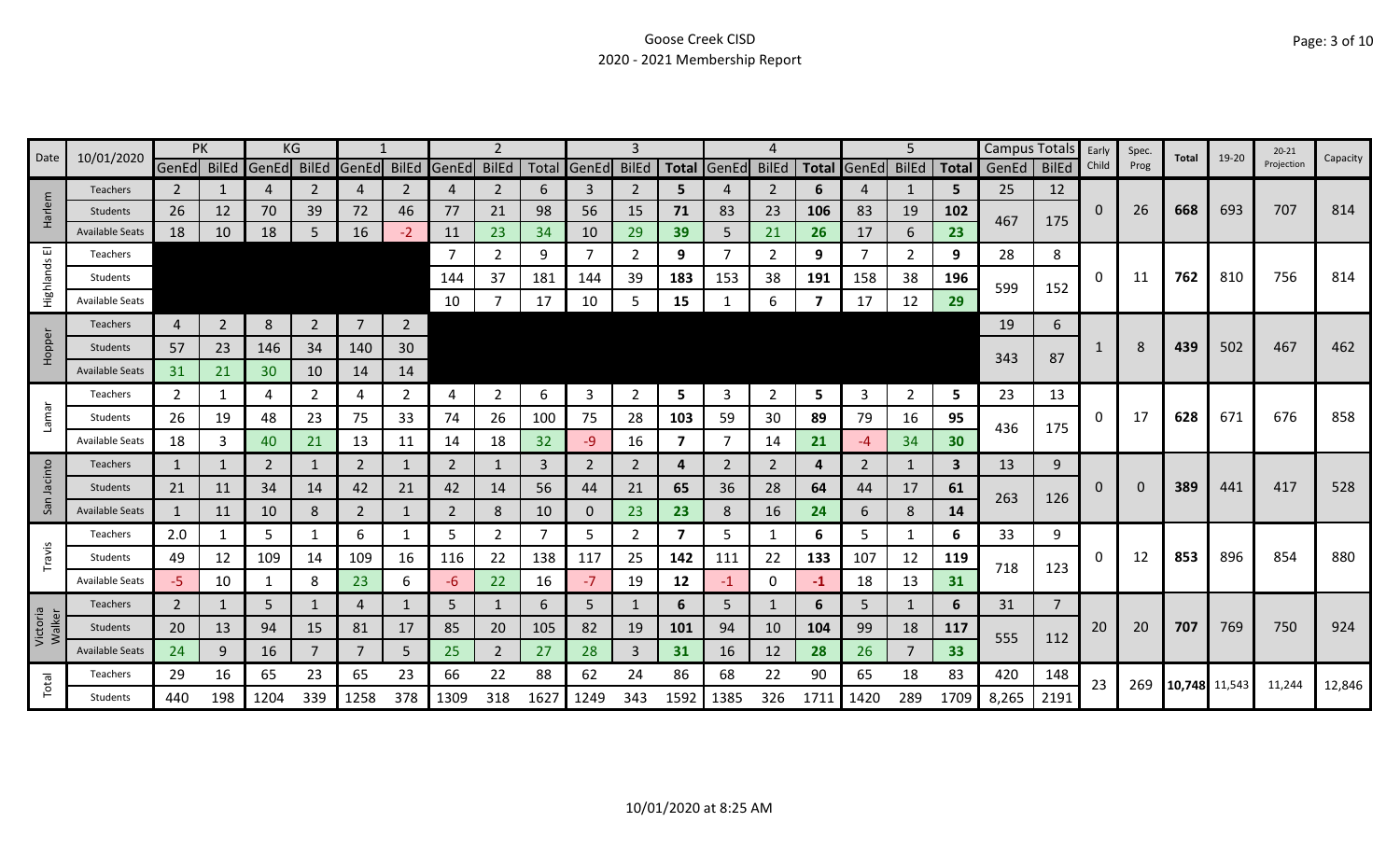| Page: 4 of 10 |  |  |  |
|---------------|--|--|--|
|---------------|--|--|--|

| <b>Campus</b> | $6\phantom{1}$ | $\overline{\mathbf{z}}$ | 8              | 9                   | 10           | 11    | 12             |                   |      |        | <b>Campus Totals</b>                  |                 |
|---------------|----------------|-------------------------|----------------|---------------------|--------------|-------|----------------|-------------------|------|--------|---------------------------------------|-----------------|
|               |                |                         |                |                     |              |       |                | <b>Enrollment</b> |      |        | Core Ratio   19-20   20-21 Projection | <b>Capacity</b> |
| <b>BJS</b>    | 348            | 360                     | 320            |                     |              |       |                | 1,028             | 22.8 | 981    | 1,023                                 | 958             |
| CBJ           | 352            | 339                     | 371            |                     |              |       |                | 1,062             | 22.6 | 1,070  | 1,076                                 | 1,198           |
| GJS           | 416            | 391                     | 379            |                     |              |       |                | 1,186             | 25.2 | 1,151  | 1,149                                 | 1,164           |
| HMJ           | 344            | 348                     | 322            |                     |              |       |                | 1,014             | 20.3 | 1,032  | 1,041                                 | 1,176           |
| <b>HJS</b>    | 458            | 416                     | 418            |                     |              |       |                | 1,292             | 24.4 | 1,207  | 1,267                                 | 1,272           |
| REL           |                |                         |                | 489                 | 475          | 463   | 396            | 1,823             | 25.3 | 1,824  | 1,842                                 | 1,968           |
| <b>RSS</b>    |                |                         |                | 500                 | 529          | 530   | 497            | 2,056             | 24.0 | 2,158  | 2,124                                 | 2,554           |
| GCM           |                |                         |                | 543                 | 531          | 553   | 541            | 2,168             | 27.4 | 2,121  | 2,167                                 | 2,536           |
| PHC           | $\mathbf 0$    | $\mathbf 0$             | $\mathsf 0$    | $\mathsf{O}\xspace$ | $\mathbf 0$  | $6\,$ | 81             | 87                | 5.1  | 114    | 35                                    |                 |
| Impact        |                |                         |                | 118                 | 101          | 96    | 96             | 411               | 24.2 | 415    | 400                                   |                 |
| Point         | $\mathbf 0$    | $\mathbf 0$             | $\overline{4}$ | $\overline{2}$      | $\mathbf{3}$ | 4     | 5 <sup>1</sup> | 18                | 1.6  | 40     | 40                                    |                 |
| <b>SCTHS</b>  |                |                         |                | 131                 | 93           | 65    | 57             | 346               | 23.9 | 239    | 228                                   |                 |
| Total         | 1,918          | 1,854                   | 1,814          | 1,783               | 1,732        | 1,717 | 1,673          | 12,491            |      | 12,352 | 12,392                                |                 |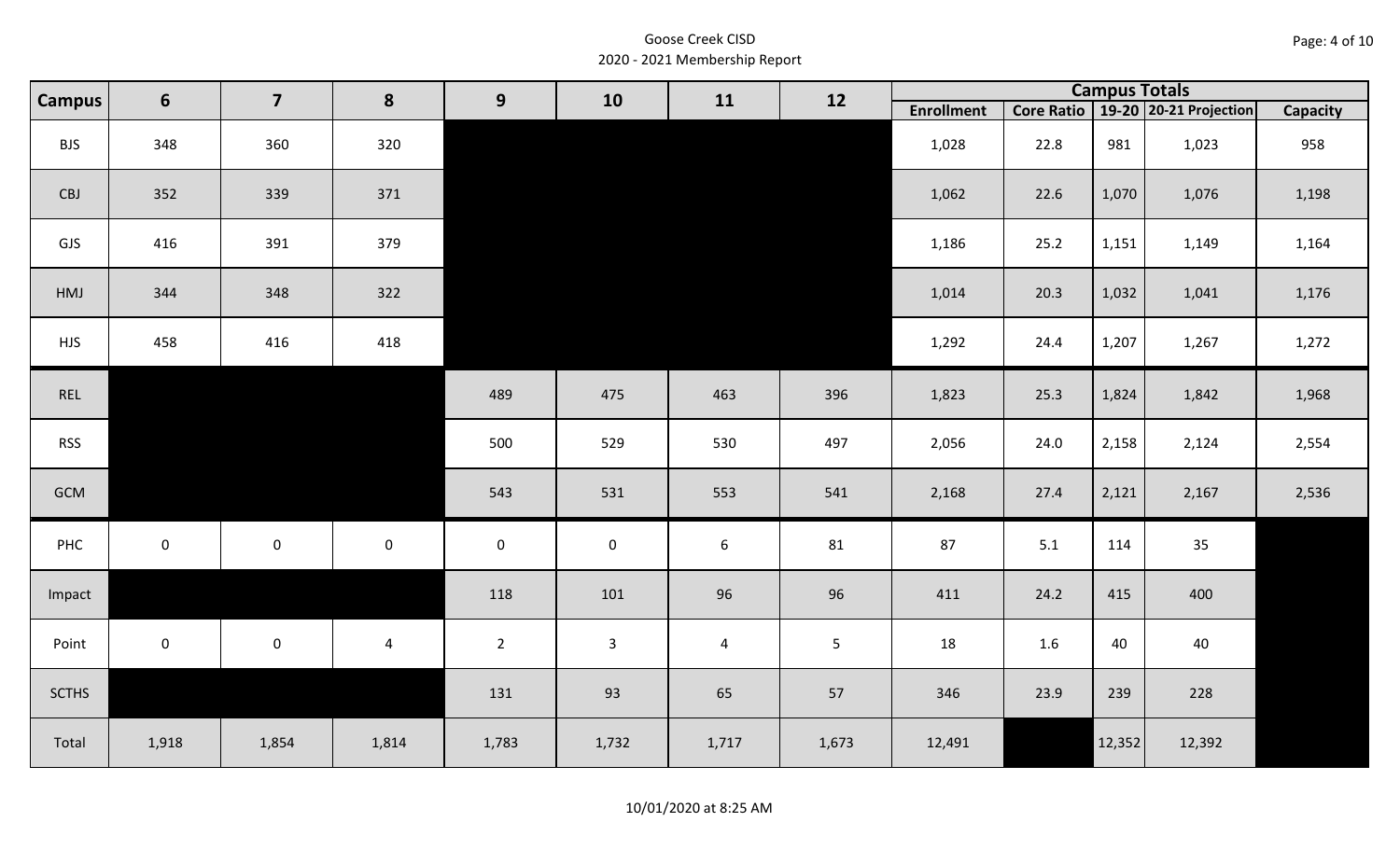|                     | Total               | No Code             | Speech Only         | Mainstream  | Self-Cont<br>50-60% | Self-Cont<br>$>60\%$ | <b>EC SpEd Program</b>  | Homebound      |
|---------------------|---------------------|---------------------|---------------------|-------------|---------------------|----------------------|-------------------------|----------------|
| Alamo               | $\overline{0}$      | $\mathbf 0$         | $\mathbf{0}$        | $\pmb{0}$   | $\pmb{0}$           | $\pmb{0}$            | $\mathbf 0$             | $\mathbf 0$    |
| Ashbel Smith        | 16                  | $\overline{2}$      | $\mathsf 0$         | $\pmb{0}$   | $\pmb{0}$           | $\overline{2}$       | 12                      | $\mathbf 0$    |
| Austin              | $\mathbf 0$         | $\mathbf 0$         | $\mathbf 0$         | $\pmb{0}$   | $\pmb{0}$           | $\pmb{0}$            | $\pmb{0}$               | $\mathbf 0$    |
| Banuelos            | $\sqrt{4}$          | $\mathsf{O}\xspace$ | $\pmb{0}$           | $\pmb{0}$   | $\pmb{0}$           | $\mathbf 1$          | $\mathbf{3}$            | $\pmb{0}$      |
| Bowie               | 11                  | $2^{\circ}$         | $\mathbf{0}$        | $\mathbf 0$ | $\mathbf 0$         | $\mathbf 0$          | 8                       | $\mathbf{1}$   |
| Carver              | $\mathbf 0$         | $\pmb{0}$           | $\pmb{0}$           | $\pmb{0}$   | $\pmb{0}$           | $\pmb{0}$            | $\pmb{0}$               | $\pmb{0}$      |
| Clark               | $6\phantom{1}$      | $\mathbf 0$         | $\mathbf 0$         | $\pmb{0}$   | $\pmb{0}$           | $\pmb{0}$            | $\overline{5}$          | $\mathbf{1}$   |
| Crockett            | $\overline{2}$      | $\mathsf 0$         | $\pmb{0}$           | $\pmb{0}$   | $\mathsf 0$         | $\pmb{0}$            | $\overline{2}$          | $\pmb{0}$      |
| DeZavala            | $\mathbf 0$         | $\mathbf 0$         | $\mathbf 0$         | $\pmb{0}$   | $\pmb{0}$           | $\pmb{0}$            | $\pmb{0}$               | $\pmb{0}$      |
| Harlem              | 11                  | $\mathsf{O}\xspace$ | $\pmb{0}$           | $\pmb{0}$   | $\pmb{0}$           | $\pmb{0}$            | 11                      | $\pmb{0}$      |
| <b>Highlands El</b> | $\mathbf{0}$        | $\mathbf 0$         | $\mathbf 0$         | $\pmb{0}$   | $\pmb{0}$           | $\pmb{0}$            | $\pmb{0}$               | $\mathbf 0$    |
| Hopper              | $\boldsymbol{6}$    | $\mathbf{1}$        | $\mathsf{O}\xspace$ | $\mathbf 1$ | $\pmb{0}$           | $\pmb{0}$            | $\overline{\mathbf{4}}$ | $\pmb{0}$      |
| Lamar               | $\mathbf 1$         | $\mathbf 1$         | $\mathbf 0$         | $\pmb{0}$   | $\pmb{0}$           | $\pmb{0}$            | $\pmb{0}$               | $\pmb{0}$      |
| San Jacinto         | $\mathsf{O}\xspace$ | $\pmb{0}$           | $\pmb{0}$           | $\pmb{0}$   | $\pmb{0}$           | $\pmb{0}$            | $\pmb{0}$               | $\pmb{0}$      |
| Travis              | 11                  | $\overline{4}$      | $\mathbf 0$         | $\pmb{0}$   | $\pmb{0}$           | $\pmb{0}$            | $\overline{7}$          | $\mathbf 0$    |
| Victoria Walker     | 23                  | $\mathbf{3}$        | 20                  | $\pmb{0}$   | $\pmb{0}$           | $\pmb{0}$            | $\pmb{0}$               | $\pmb{0}$      |
| District            | 91                  | 13                  | 20                  | $\mathbf 1$ | $\pmb{0}$           | $\mathsf{3}$         | 52                      | $\overline{2}$ |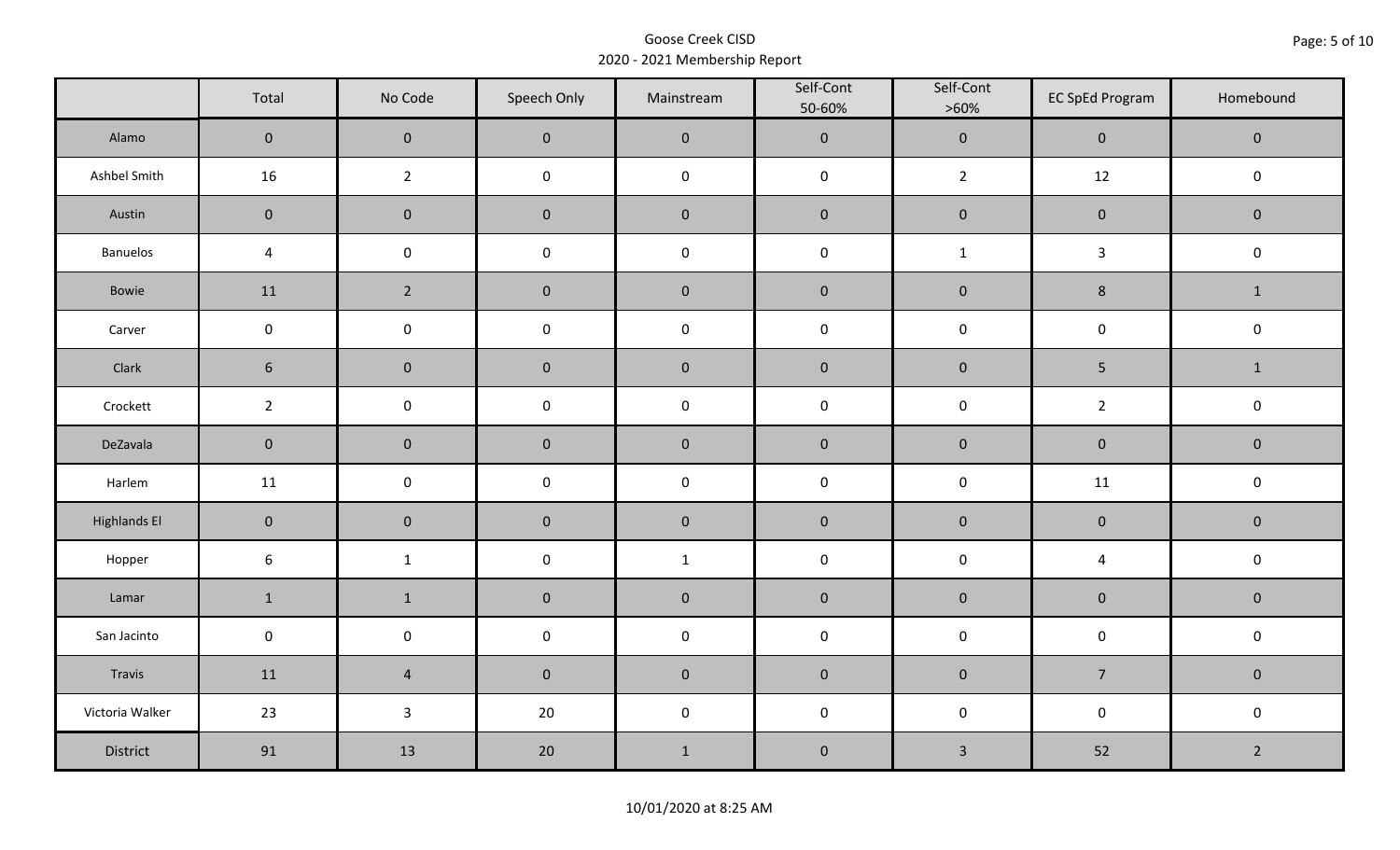| Date               |                    | PK           |              | KG             |              | $\mathbf{1}$                          |              | $\overline{2}$     |             | $\overline{3}$  |                |                  | $\overline{4}$  |                |                  | $\overline{5}$  |                | <b>Campus Totals</b> |              |                |
|--------------------|--------------------|--------------|--------------|----------------|--------------|---------------------------------------|--------------|--------------------|-------------|-----------------|----------------|------------------|-----------------|----------------|------------------|-----------------|----------------|----------------------|--------------|----------------|
|                    | Bilingual Bil Gate |              |              |                |              | Bilingual Bil Gate Bilingual Bil Gate |              | Bilingual Bil Gate | Bilingual   | <b>Bil Gate</b> | <b>NAC</b>     | <b>Bilingual</b> | <b>Bil Gate</b> | <b>NAC</b>     | <b>Bilingual</b> | <b>Bil Gate</b> | <b>NAC</b>     | Bilingual Bil Gate   |              | <b>NAC</b>     |
| Alamo              | 12                 | $\mathbf 0$  | 25           | $\mathbf 0$    | 23           | $\mathbf 0$                           | 22           | $\mathbf{1}$       | 27          | $2^{\circ}$     | $\overline{7}$ | 31               | $2^{\circ}$     | 12             | 29               | $\mathbf{1}$    | 13             | 169                  | 6            | 32             |
| Ashbel<br>Smith    | 20                 | $\mathbf{0}$ | 28           | $\mathbf{0}$   | 27           | $\mathbf 0$                           | 26           | $\overline{0}$     | 31          | $\mathbf{0}$    | 12             | 24               | $\overline{0}$  | 13             | 33               | $\mathbf{0}$    | 32             | 189                  | $\mathbf{0}$ | $\overline{0}$ |
| Austin             | 10                 | $\mathbf 0$  | 32           | $\mathbf 0$    | 27           | $\mathbf 0$                           | 24           | $\mathbf{0}$       | 31          | $\mathbf 0$     | 13             | 33               | $\mathbf 0$     | 32             | 32               | $\mathbf 0$     | $\mathbf 0$    | 189                  | $\mathbf 0$  | $\mathbf 0$    |
| <b>Banuelos</b>    | 14                 | $\mathbf{0}$ | 20           | $\mathbf{0}$   | 30           | $\mathbf{0}$                          | 18           | $\mathbf{0}$       | 21          | $\mathbf 0$     | 32             | 16               | $\overline{0}$  | $\mathbf{0}$   | 13               | $\overline{0}$  | $\overline{0}$ | 132                  | $\mathbf{0}$ | $\overline{0}$ |
| Bowie              | 11                 | $\mathbf 0$  | 23           | $\mathsf 0$    | 23           | $\mathbf 0$                           | 20           | $\mathbf 0$        | 24          | $\mathbf 0$     | $\mathbf 0$    | 21               | $\mathbf 0$     | $\mathbf 0$    | 8                | $\mathbf 0$     | $\mathbf 0$    | 130                  | $\mathbf 0$  | 0              |
| Carver             | 8                  | $\mathbf{0}$ | 36           | $\overline{0}$ | 35           | $\mathbf{0}$                          | 26           | $\mathbf{0}$       | 26          | $\overline{0}$  | $\mathbf{0}$   | 17               | $\overline{0}$  | $\mathbf{0}$   | 28               | $\overline{0}$  | $\overline{0}$ | 176                  | $\mathbf{0}$ | $\overline{0}$ |
| Clark              | 9                  | $\mathbf 0$  | $\mathsf{O}$ | $\mathbf 0$    | $\mathsf{O}$ | $\mathbf 0$                           | $\mathbf{0}$ | $\mathbf 0$        | $\mathbf 0$ | $\mathbf 0$     | $\mathbf 0$    | $\mathbf{0}$     | $\mathbf 0$     | $\mathbf 0$    | $\mathbf 0$      | $\mathbf 0$     | $\mathbf 0$    | 9                    | $\mathbf 0$  | $\mathbf 0$    |
| Crockett           | 13                 | $\mathbf{0}$ | 32           | $\mathbf{0}$   | 21           | $\mathbf{0}$                          | 23           | $\overline{0}$     | 9           | $\mathbf 0$     | $\mathbf{0}$   | 20               | $\overline{0}$  | $\overline{0}$ | 21               | $\mathbf{0}$    | $\overline{0}$ | 139                  | $\mathbf{0}$ | $\mathbf{0}$   |
| DeZavala           | 11                 | $\mathbf 0$  | 14           | $\mathsf 0$    | 19           | $\mathbf 0$                           | 12           | $\mathbf{0}$       | 20          | $\mathbf 0$     | $\mathbf 0$    | 17               | $\mathbf 0$     | $\mathbf 0$    | 11               | $\mathbf 0$     | $\mathbf 0$    | 104                  | $\mathbf 0$  | 0              |
| Harlem             | 12                 | $\mathbf 0$  | 39           | $\overline{0}$ | 45           | $\mathbf 0$                           | 22           | $\overline{0}$     | 13          | $\mathbf 0$     | $\mathbf{0}$   | 21               | $\overline{0}$  | $\overline{0}$ | 19               | $\mathbf{0}$    | $\overline{0}$ | 171                  | $\mathbf{0}$ | $\overline{0}$ |
| Highlands<br>EI    |                    |              |              |                |              |                                       | 36           | $\mathbf 0$        | 39          | $\mathsf 0$     | $\mathsf 0$    | 38               | $\mathbf 0$     | $\mathbf 0$    | 38               | $\mathbf 0$     | $\mathbf 0$    | 151                  | 0            | $\mathbf{0}$   |
| Hopper             | 23                 | $\mathbf{0}$ | 34           | $\mathbf{0}$   | 32           | $\mathbf 0$                           |              |                    |             |                 |                |                  |                 |                |                  |                 |                | 89                   | $\mathbf{0}$ | $\overline{0}$ |
| Lamar              | 19                 | $\mathbf 0$  | 23           | $\mathbf 0$    | 33           | $\mathbf 0$                           | 25           | $\mathbf 0$        | 25          | $\mathsf{O}$    | $\mathbf 0$    | 28               | $\mathbf 0$     | $\mathbf 0$    | 16               | $\mathbf 0$     | $\mathbf 0$    | 169                  | $\mathbf 0$  | 0              |
| San Jacinto        | 11                 | $\mathbf{0}$ | 14           | $\overline{0}$ | 20           | $\overline{0}$                        | 14           | $\overline{0}$     | 21          | $\mathbf{0}$    | $\overline{0}$ | 27               | $\overline{0}$  | $\overline{0}$ | 17               | $\mathbf{0}$    | $\overline{0}$ | 124                  | $\mathbf 0$  | $\mathbf{0}$   |
| Travis             | 12                 | $\mathbf 0$  | 14           | $\mathbf 0$    | 16           | $\mathbf 0$                           | 22           | $\mathbf{0}$       | 24          | $\mathbf 0$     | $\mathbf 0$    | 21               | $\mathbf 0$     | $\mathbf 0$    | 11               | $\mathbf{0}$    | $\mathbf 0$    | 120                  | $\mathbf 0$  | $\mathbf 0$    |
| Victoria<br>Walker | 13                 | $\mathbf{0}$ | 15           | $\overline{0}$ | 15           | $\mathbf{0}$                          | 20           | $\overline{0}$     | 19          | $\mathbf{0}$    | $\overline{0}$ | 10               | $\overline{0}$  | $\mathbf{0}$   | 18               | $\overline{0}$  | $\overline{0}$ | 110                  | $\mathbf{0}$ | $\mathbf{0}$   |
| Total              | 198                | $\mathbf 0$  | 349          | $\mathbf 0$    | 366          | $\mathbf 0$                           | 310          | $\mathbf{1}$       | 330         | $2^{\circ}$     | 64             | 324              | $2^{\circ}$     | 57             | 294              | $\mathbf{1}$    | 45             | 2171                 | 6            | 32             |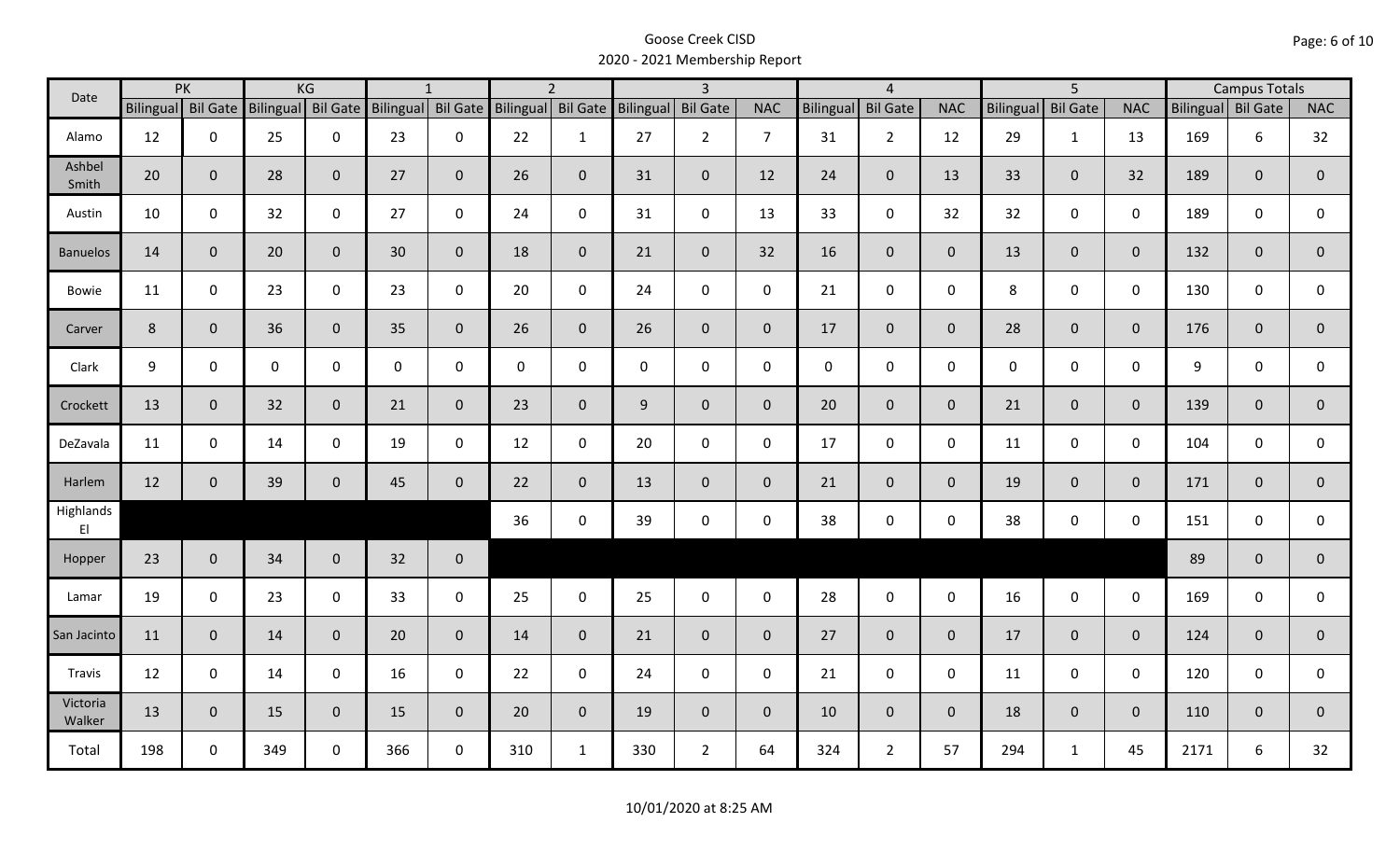| Date                | PK             |                     | KG                  |                 | $\overline{1}$  |                 | $\overline{2}$ |                 | $\overline{3}$ |                 | $\overline{4}$ |                 | $\overline{5}$ |                 | <b>Campus Totals</b> |                  |
|---------------------|----------------|---------------------|---------------------|-----------------|-----------------|-----------------|----------------|-----------------|----------------|-----------------|----------------|-----------------|----------------|-----------------|----------------------|------------------|
|                     | GATE           | <b>Bil GATE</b>     | <b>GATE</b>         | <b>Bil GATE</b> | GATE            | <b>Bil GATE</b> | <b>GATE</b>    | <b>Bil GATE</b> | <b>GATE</b>    | <b>Bil GATE</b> | <b>GATE</b>    | <b>Bil GATE</b> | <b>GATE</b>    | <b>Bil GATE</b> | <b>GATE</b>          | <b>Bil GATE</b>  |
| Alamo               | $\mathbf 0$    | $\mathbf 0$         | $\mathbf 0$         | $\mathbf 0$     | $\mathbf{1}$    | $\mathbf 0$     | 10             | $\mathbf{1}$    | 8              | $2^{\circ}$     | 13             | $\overline{2}$  | 14             | 1               | 46                   | 6                |
| <b>Ashbel Smith</b> | $\mathbf{0}$   | $\mathbf 0$         | $\mathbf 0$         | $\mathbf{0}$    | $\mathbf{1}$    | $\overline{2}$  | 11             | $\mathbf{0}$    | $\overline{7}$ | $\overline{2}$  | 6              | $\overline{2}$  | $\overline{3}$ | $\mathbf{1}$    | 28                   | $\overline{7}$   |
| Austin              | $\mathbf 0$    | $\mathbf 0$         | $\mathbf 0$         | $\mathbf 0$     | 9               | $\mathbf{1}$    | 16             | $\overline{3}$  | 12             | $\mathbf{3}$    | 30             | $\mathbf{1}$    | 17             | $\mathbf 0$     | 84                   | 8                |
| <b>Banuelos</b>     | $\overline{0}$ | $\mathbf 0$         | $\mathbf 0$         | $\overline{0}$  | 11              | $\mathbf{1}$    | 16             | $\mathbf{0}$    | 12             | $\overline{4}$  | 18             | $\mathbf{1}$    | 21             | $\overline{4}$  | 78                   | 10               |
| Bowie               | $\mathbf 0$    | $\mathbf 0$         | $\mathsf 0$         | $\mathbf 0$     | $\mathbf{3}$    | $\mathbf{1}$    | $\overline{4}$ | $\mathbf 0$     | $\mathbf{3}$   | $\mathbf 0$     | 16             | $\mathbf 0$     | 10             | $\mathbf 0$     | 36                   | $\mathbf{1}$     |
| Carver              | $\overline{0}$ | $\mathbf{0}$        | $\mathbf 0$         | $\overline{0}$  | 7 <sup>7</sup>  | $\overline{0}$  | $2^{\circ}$    | $\mathbf{0}$    | $\mathbf{1}$   | $\mathbf{1}$    | 6              | $\mathbf{1}$    | $\overline{4}$ | $\mathbf{1}$    | 20                   | $\overline{3}$   |
| Clark               | $\mathbf 0$    | $\mathbf 0$         | $\mathbf 0$         | $\mathbf 0$     | 5               | $\mathbf 0$     | 17             | $\mathbf 0$     | 15             | $\mathbf 0$     | 14             | $\mathbf 0$     | 17             | $\mathbf 0$     | 68                   | $\mathbf 0$      |
| Crockett            | $\overline{0}$ | $\mathbf 0$         | $\mathbf 0$         | $\overline{0}$  | $\overline{4}$  | $\mathbf{1}$    | 11             | $\overline{4}$  | 7 <sup>7</sup> | $2^{\circ}$     | $9\,$          | $\mathbf{1}$    | 18             | $\mathbf{1}$    | 49                   | $\boldsymbol{9}$ |
| DeZavala            | $\mathbf 0$    | $\mathbf 0$         | $\mathsf 0$         | $\mathbf 0$     | 5               | $\mathbf{1}$    | 5              | $\mathbf 0$     | 3              | $\mathbf{1}$    | 8              | $\mathbf 0$     | 9              | $\mathbf{1}$    | 30                   | $\mathsf{3}$     |
| Harlem              | $\overline{0}$ | $\mathsf{O}\xspace$ | $\pmb{0}$           | $\mathbf 0$     | $\overline{4}$  | $\mathbf 0$     | $2^{\circ}$    | $\mathbf 0$     | $\overline{7}$ | $\overline{2}$  | 11             | $\overline{2}$  | 11             | $\pmb{0}$       | 35                   | $\overline{4}$   |
| Highlands El        |                |                     |                     |                 |                 |                 | 11             | $\mathbf{1}$    | 12             | $\mathbf 0$     | 17             | 0               | 14             | $\mathbf 0$     | 54                   | $\mathbf{1}$     |
| Hopper              | $\overline{0}$ | $\overline{0}$      | $\mathbf 0$         | $\overline{0}$  | $5\phantom{.0}$ | $\bf{0}$        |                |                 |                |                 |                |                 |                |                 | 5                    | $\pmb{0}$        |
| Lamar               | $\mathbf 0$    | $\mathbf 0$         | $\mathsf{O}\xspace$ | $\mathbf 0$     | $\overline{4}$  | $\mathbf 0$     | 3              | $\mathbf{1}$    | $\overline{4}$ | $\overline{4}$  | $\overline{3}$ | $2^{\circ}$     | $5\phantom{.}$ | $\mathbf 0$     | 19                   | $\overline{7}$   |
| San Jacinto         | $\mathbf 0$    | $\mathbf{0}$        | $\mathsf{O}\xspace$ | $\mathbf 0$     | $\pmb{0}$       | $\mathbf{1}$    | $\overline{4}$ | $\mathbf 0$     | $\overline{7}$ | $\mathbf 0$     | $\overline{2}$ | $\mathbf{1}$    | $\overline{4}$ | $\mathbf 0$     | 17                   | $\overline{2}$   |
| Travis              | $\mathbf 0$    | $\mathbf 0$         | $\mathsf{O}\xspace$ | $\mathbf 0$     | 5               | $\mathbf 0$     | 8              | $\mathbf 0$     | 12             | $\mathbf{1}$    | 13             | $\overline{2}$  | 17             | $\mathbf{1}$    | 55                   | $\overline{a}$   |
| Victoria<br>Walker  | $\overline{0}$ | $\overline{0}$      | $\mathbf 0$         | $\mathbf{0}$    | $\overline{4}$  | $\overline{2}$  | 12             | $\overline{3}$  | 14             | $\overline{0}$  | 15             | $\mathbf 0$     | 17             | $\overline{0}$  | 62                   | 5                |
| Total               | $\mathbf 0$    | $\mathbf 0$         | $\mathsf{O}$        | $\mathbf 0$     | 68              | 10              | 132            | 13              | 124            | 22              | 181            | 15              | 181            | 10              | 686                  | 70               |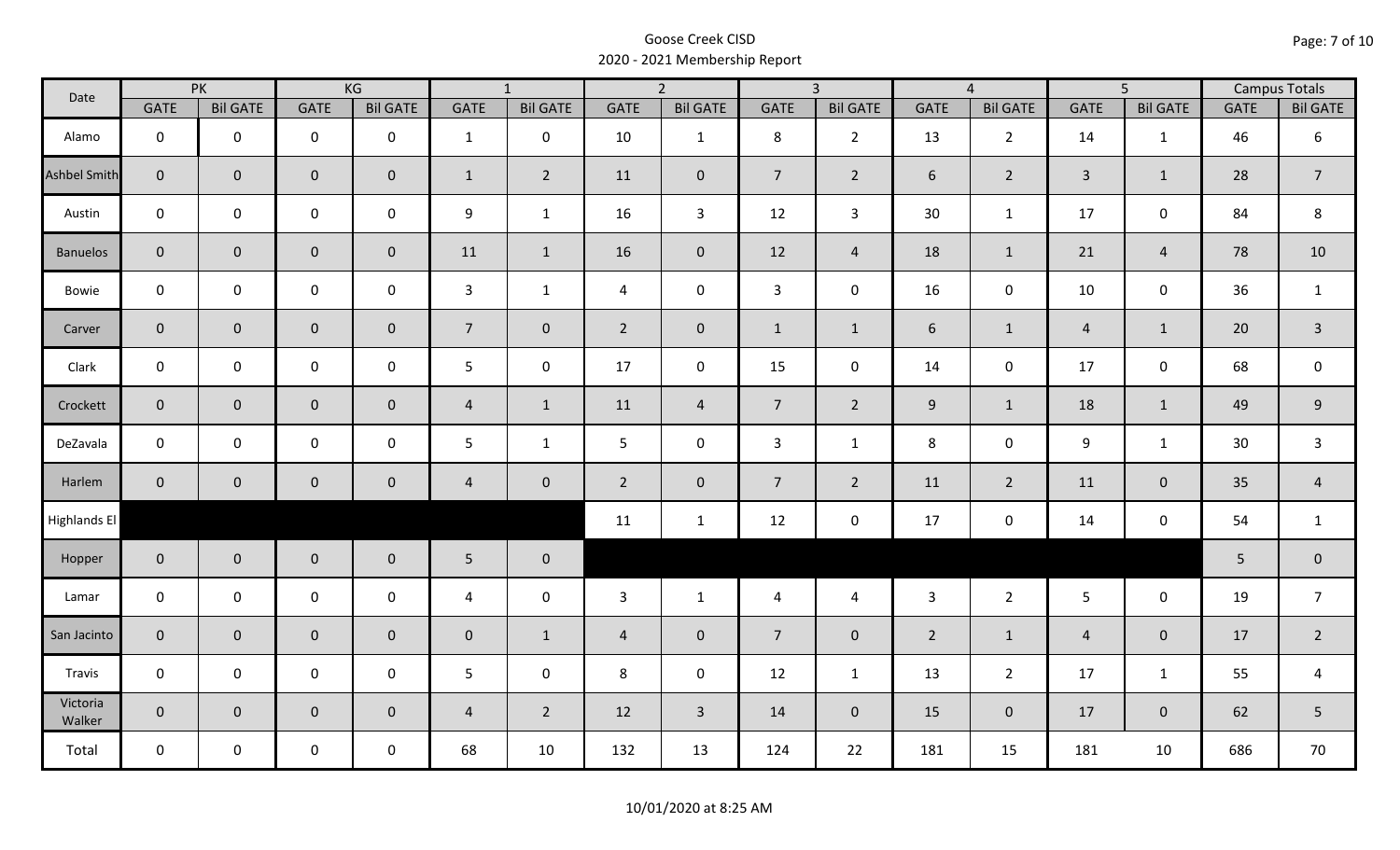|                     | Speech Only     | Inclusion        | Resource <21%       | Resource         | Self-Cont        | Self-Cont        | <b>EC SpEd Program</b> | Homebound        |
|---------------------|-----------------|------------------|---------------------|------------------|------------------|------------------|------------------------|------------------|
|                     | $\Omega$        |                  |                     | 21-50%<br>42     | 50-60%<br>43     | $>60\%$<br>44    |                        |                  |
| Alamo               | 10              | 40<br>5          | 41<br>22            | $\overline{2}$   | $\overline{2}$   | 16               | 45<br>$\mathbf 0$      | 1<br>$\mathbf 0$ |
| Ashbel Smith        | 21              | 5                | 15                  | $\,8\,$          | $\mathbf 1$      | 13               | 19                     | $\mathbf 0$      |
| Austin              | $30\,$          | $6\phantom{1}6$  | 44                  | $\mathbf{1}$     | $\mathbf{1}$     | $\boldsymbol{9}$ | $\pmb{0}$              | $\overline{0}$   |
| <b>Banuelos</b>     | 35              | 5                | 28                  | $\boldsymbol{9}$ | $\pmb{0}$        | $\boldsymbol{6}$ | 4                      | $\mathbf 0$      |
| Bowie               | 22              | 11               | 31                  | $\overline{7}$   | $\overline{2}$   | 16               | $9\,$                  | $\overline{2}$   |
| Carver              | 25              | $\boldsymbol{6}$ | 21                  | $\overline{2}$   | $\mathbf 1$      | 10               | $\overline{3}$         | $\mathbf{1}$     |
| Clark               | 33              | $\overline{4}$   | 26                  | $\overline{2}$   | $\overline{3}$   | 20               | 5                      | $\mathbf{1}$     |
| Crockett            | 30              | 17               | 10                  | $\mathbf 1$      | $\pmb{0}$        | $\overline{7}$   | $\overline{3}$         | $\mathbf 0$      |
| DeZavala            | 21              | 14               | 18                  | 5                | $\pmb{0}$        | $\overline{3}$   | $\mathbf 0$            | $\mathbf 0$      |
| Harlem              | 22              | $\overline{4}$   | 35                  | $\mathbf 1$      | $\pmb{0}$        | 15               | 11                     | 0                |
| <b>Highlands El</b> | 21              | 21               | 38                  | $\,$ 8 $\,$      | $\pmb{0}$        | 10               | $\mathbf{1}$           | $\mathbf 0$      |
| Hopper              | 15              | $\overline{7}$   | $\overline{3}$      | $\overline{2}$   | $\mathbf{1}$     | $\overline{3}$   | 5                      | 0                |
| Lamar               | 16              | $6\,$            | $\overline{22}$     | $\overline{2}$   | $\mathbf 0$      | 17               | $\mathbf 0$            | $\mathbf 0$      |
| San Jacinto         | 13              | $\overline{3}$   | 20                  | $\mathbf{1}$     | $\pmb{0}$        | $\pmb{0}$        | $\pmb{0}$              | 0                |
| <b>Travis</b>       | 32              | $\overline{7}$   | 19                  | $\sqrt{6}$       | $\pmb{0}$        | 5                | $\overline{7}$         | $\overline{0}$   |
| Victoria Walker     | 53              | 8                | 11                  | $\boldsymbol{6}$ | $\pmb{0}$        | 20               | $\pmb{0}$              | 0                |
| <b>BJS</b>          | $6\phantom{1}6$ | 60               | 12                  | 17               | 26               | $\overline{2}$   | $\pmb{0}$              | $\mathbf{1}$     |
| <b>CBJ</b>          | 5               | 61               | 15                  | 18               | 21               | 28               | $\pmb{0}$              | 0                |
| GJS                 | 5               | 62               | 14                  | 22               | 27               | $\overline{23}$  | $\mathbf 0$            | $\mathbf{1}$     |
| HMJ                 | $\overline{4}$  | 47               | 25                  | 30               | $\overline{2}$   | 18               | $\pmb{0}$              | 0                |
| <b>HJS</b>          | $\overline{3}$  | 40               | 22                  | 18               | 20               | 23               | $\pmb{0}$              | 3                |
| <b>REL</b>          | $\mathbf{1}$    | 105              | 43                  | 57               | 5                | 37               | $\pmb{0}$              | $\mathbf{1}$     |
| <b>RSS</b>          | $\overline{2}$  | 96               | 30                  | 41               | 5                | 51               | $\pmb{0}$              | $\mathbf 0$      |
| GCM                 | $\pmb{0}$       | 121              | 32                  | 49               | $\boldsymbol{6}$ | 30               | $\pmb{0}$              | $\overline{3}$   |
| Impact              | $\mathbf{1}$    | $\overline{7}$   | $\mathbf{0}$        | $\mathbf 0$      | $\mathbf{0}$     | $\mathbf{0}$     | $\mathbf 0$            | $\mathbf{0}$     |
| <b>Stuart CTHS</b>  | $\mathsf 0$     | 37               | $\mathsf{O}\xspace$ | $\pmb{0}$        | $\overline{3}$   | $\pmb{0}$        | $\pmb{0}$              | 0                |
| PHC                 | $\mathbf 0$     | $\overline{7}$   | $\mathbf{1}$        | $\pmb{0}$        | $\pmb{0}$        | $\mathbf 0$      | $\mathbf 0$            | $\mathbf 0$      |
| Point               | $\mathbf 0$     | $\mathbf 0$      | $\mathbf 0$         | $\boldsymbol{0}$ | $\pmb{0}$        | $\mathbf 0$      | $\pmb{0}$              | 0                |
| Elementary          | 399             | 129              | 363                 | 63               | 11               | 170              | 67                     | $\overline{4}$   |
| Secondary           | 27              | 643              | 194                 | 252              | 115              | 212              | $\mathbf 0$            | 9                |
| <b>District</b>     | 426             | 772              | 557                 | 315              | 126              | 382              | 67                     | 13               |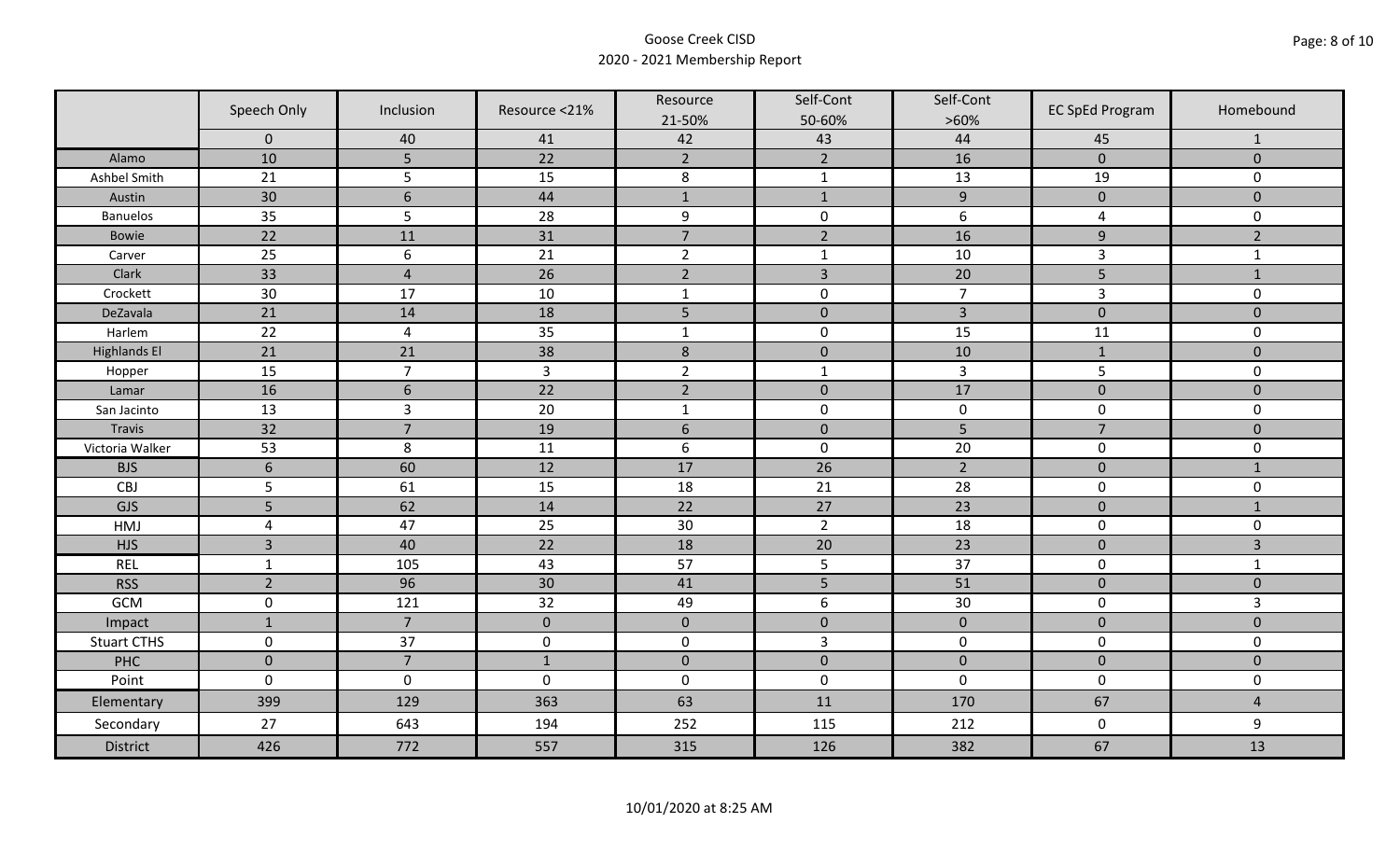|                     | At-Risk | SpEd           | GT           | <b>LEP</b>     | Migrant                 | Econ Dis        | Dyslexia        | 504          |
|---------------------|---------|----------------|--------------|----------------|-------------------------|-----------------|-----------------|--------------|
| Alamo               | 373     | 57             | 52           | 202            | $\mathbf{1}$            | 33              | 17              | 29           |
| Ashbel Smith        | 378     | 83             | 35           | 230            | $\overline{3}$          | 36              | $5\overline{)}$ | 12           |
| Austin              | 377     | 91             | 92           | 224            | 9                       | 36              | 20              | 42           |
| <b>Banuelos</b>     | 381     | 87             | 88           | 181            | $\mathbf{1}$            | 42              | 16              | 37           |
| Bowie               | 423     | 102            | 37           | 150            | $\overline{4}$          | 33              | 9               | 28           |
| Carver              | 324     | 70             | 23           | 179            | $6\phantom{a}$          | 20              | 12              | 28           |
| Clark               | 277     | 95             | 68           | 55             | $\mathbf{1}$            | 25              | 22              | 48           |
| Crockett            | 306     | 69             | 58           | 177            | $\,8\,$                 | 15              | 18              | 31           |
| DeZavala            | 347     | 63             | 33           | 141            | $\overline{2}$          | 26              | 10              | 24           |
| Harlem              | 378     | 88             | 39           | 173            | $6\,$                   | 20              | 13              | 29           |
| <b>Highlands El</b> | 297     | 100            | 55           | 176            | $\overline{3}$          | 27              | 33              | 76           |
| Hopper              | 201     | 36             | 5            | 114            | $\mathsf{O}\xspace$     | 51              | $\overline{4}$  | 17           |
| Lamar               | 431     | 64             | 26           | 197            | $\overline{\mathbf{4}}$ | 17              | 25              | 35           |
| San Jacinto         | 224     | 37             | 19           | 145            | $\overline{0}$          | 26              | 10              | 21           |
| Travis              | 390     | 76             | 59           | 181            | $\overline{2}$          | 36              | 14              | 31           |
| Victoria Walker     | 351     | 98             | 67           | 172            | $\overline{3}$          | 25              | 21              | 41           |
| <b>BJS</b>          | 491     | 128            | 68           | 165            | 5                       | 28              | 67              | 112          |
| <b>CBJ</b>          | 549     | 150            | 107          | 154            | 5 <sup>1</sup>          | 26              | 51              | 106          |
| GJS                 | 505     | 156            | 134          | 125            | $\overline{7}$          | 33              | 78              | 130          |
| HMJ                 | 597     | 129            | 62           | 238            | 11                      | 16              | 68              | 97           |
| <b>HJS</b>          | 517     | 131            | 141          | 124            | 10                      | 32              | 61              | 126          |
| <b>REL</b>          | 841     | 256            | 97           | 245            | 16                      | 38              | 110             | 193          |
| <b>RSS</b>          | 762     | 229            | 216          | 197            | 12                      | 37              | 108             | 232          |
| <b>GCM</b>          | 1129    | 246            | 203          | 211            | 15                      | 38              | 94              | 203          |
| Impact              | 116     | 8              | 73           | $\overline{7}$ | $\overline{2}$          | 6               | 9               | 19           |
| <b>Stuart CTHS</b>  | 173     | 40             | 18           | 42             | $\overline{4}$          | $6\overline{6}$ | 28              | 52           |
| PHC                 | 74      | 8              | $\mathbf{3}$ | $\overline{4}$ | $\mathbf{1}$            | $\mathbf{1}$    | $\overline{4}$  | 11           |
| Point               | 16      | $\overline{2}$ | $\mathbf{1}$ | $\overline{3}$ | $\overline{0}$          | $\overline{3}$  | $\mathbf 0$     | $\mathbf{1}$ |
| Elementary          | 5458    | 1216           | 756          | 2697           | 53                      | 468             | 249             | 529          |
| Secondary           | 5770    | 1483           | 1123         | 1515           | 88                      | 264             | 678             | 1282         |
| District            | 11228   | 2699           | 1879         | 4212           | 141                     | 732             | 927             | 1811         |